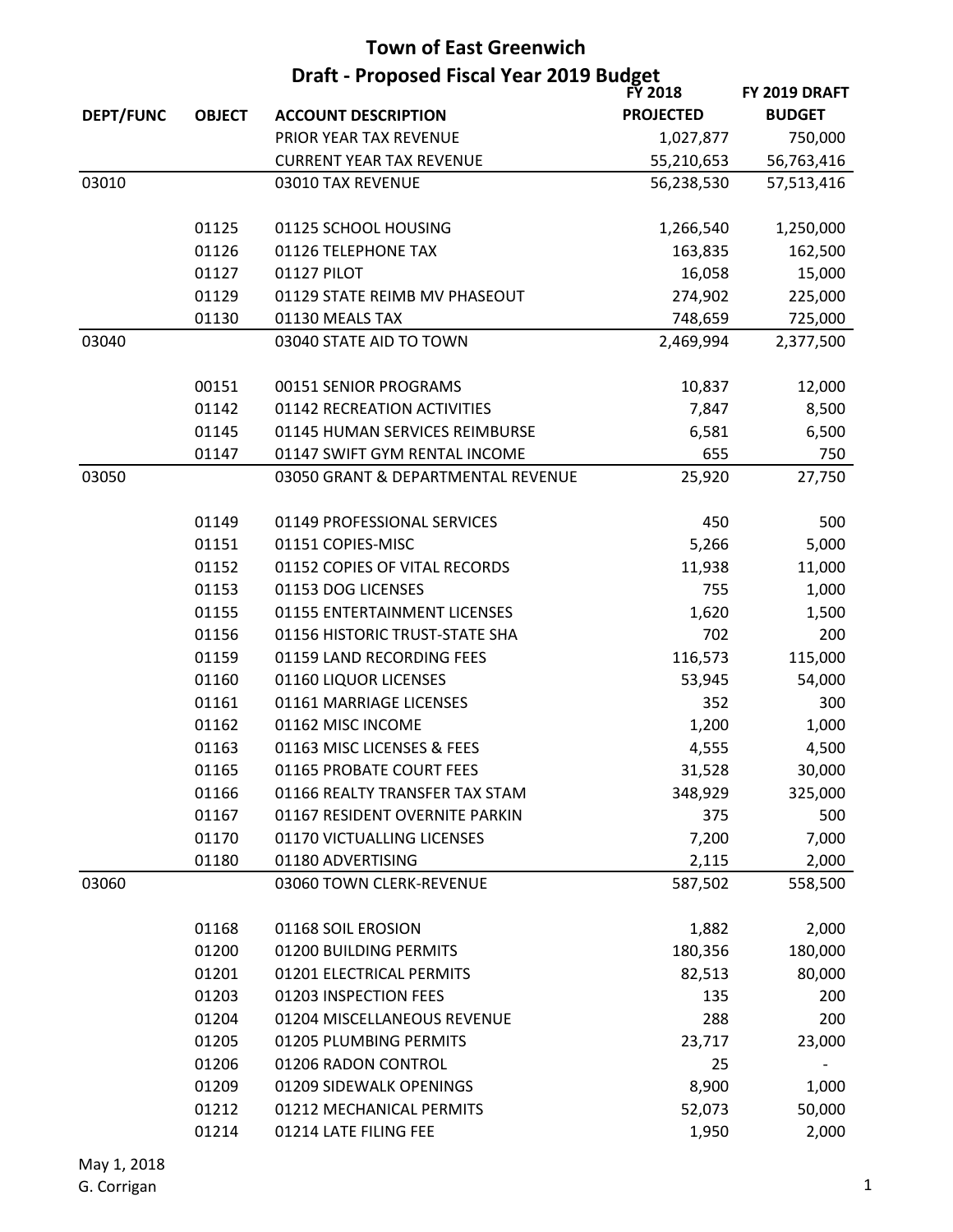| <b>Town of East Greenwich</b> |                                          |                                |                  |               |  |
|-------------------------------|------------------------------------------|--------------------------------|------------------|---------------|--|
|                               | Draft - Proposed Fiscal Year 2019 Budget |                                |                  |               |  |
|                               |                                          |                                | <b>FY 2018</b>   | FY 2019 DRAFT |  |
| <b>DEPT/FUNC</b>              | <b>OBJECT</b>                            | <b>ACCOUNT DESCRIPTION</b>     | <b>PROJECTED</b> | <b>BUDGET</b> |  |
|                               | 01215                                    | 01215 ZONING CERTIFICATE FEE   | 1,410            | 1,000         |  |
| 03070                         |                                          | 03070 DPW REVENUE              | 353,249          | 339,400       |  |
|                               | 01164                                    | 01164 PLATTING & SUBDIVISION   | 9,199            | 8,000         |  |
|                               | 01171                                    | 01171 ZONING BOARD FEE         | 6,400            | 5,000         |  |
| 03075                         |                                          | 03075 PLANNING REVENUE         | 15,599           | 13,000        |  |
|                               | 01220                                    | 01220 DETAIL CRUISER FEES      | 58,116           | 55,000        |  |
|                               | 01221                                    | 01221 BCI CHECKS               | 4,182            | 5,000         |  |
|                               | 01225                                    | 01225 SOUND PERMIT FEES        | 60               | 100           |  |
|                               | 01226                                    | 01226 DOG FINES                | 375              | 350           |  |
|                               | 01228                                    | 01228 MISCELLANEOUS REVENUE    | 4,815            | 2,000         |  |
|                               | 01229                                    | 01229 PARKING FINES            | 15,895           | 15,000        |  |
|                               | 01230                                    | 01230 POLICE REPORTS           | 4,093            | 4,000         |  |
|                               | 01231                                    | 01231 SERVICE CHARGES          | 38,155           | 40,000        |  |
|                               | 01232                                    | 01232 COURT FEES               | 20,769           | 20,000        |  |
|                               | 01233                                    | 01233 VIN INSPECTIONS          | 13,670           | 14,000        |  |
|                               | 01253                                    | 01253 MOVING VIOLATIONS        | 3,097            | 3,000         |  |
| 03080                         |                                          | 03080 POLICE REVENUE           | 163,227          | 158,450       |  |
|                               |                                          |                                |                  |               |  |
|                               | 01231                                    | 01231 SERVICE CHARGES          | 6,455            | 6,000         |  |
|                               | 01232                                    | 01232 COURT FEES               | 15,346           | 15,000        |  |
| 03085                         |                                          | 03085 MUNICIPAL COURT REVENUE  | 21,801           | 21,000        |  |
|                               | 01131                                    | 01131 HOTEL TAX                | 709              | 700           |  |
|                               | 01270                                    | 01270 BOND SUBSIDY             | 552,196          | 540,500       |  |
|                               | 01275                                    | 01275 INTEREST ON DEL TAXES    | 134,450          | 125,000       |  |
|                               | 01276                                    | 01276 INTEREST ON INVESTED FUN | 39,964           | 15,000        |  |
|                               | 01278                                    | 01278 LIEN CERTIFICATES        | 10,626           | 10,000        |  |
|                               | 01279                                    | 01279 MISCELLANEOUS INCOME     | 24,687           | 25,000        |  |
|                               | 01280                                    | 01280 MOORING FEES             | 31,550           | 30,000        |  |
|                               | 01281                                    | 01281 SEWER DEPT REIMBURSEMENT | 43,000           | 86,000        |  |
|                               | 01284                                    | 01284 COMMUNICATION TOWER      | 124,010          | 125,000       |  |
| 03099                         | 01293                                    | 01293 LAND TRUST REVENUE       | 7,100            | 7,000         |  |
|                               | 01299                                    | 01299 NEIT                     | 443,811          | 443,811       |  |
|                               |                                          | 03099 OTHER INCOME             | 1,412,104        | 1,408,011     |  |
|                               | 01296                                    | 01296 RESCUE BILLING           | 698,847          | 700,000       |  |
|                               |                                          | 01296 FIRE REVENUE             | 698,847          | 700,000       |  |
|                               |                                          | <b>REVENUE TOTAL</b>           | 61,986,772       | 63,117,027    |  |
|                               |                                          |                                |                  |               |  |
|                               | 00001                                    | 00001 SALARIES AND WAGES       | 297,918          | 229,000       |  |
|                               | 000010                                   | 000010 TOWN COUNCIL            | 9,300            | 9,300         |  |
|                               | 00089                                    | 00089 FUNCTIONS & MEETINGS     | 1,421            | 1,500         |  |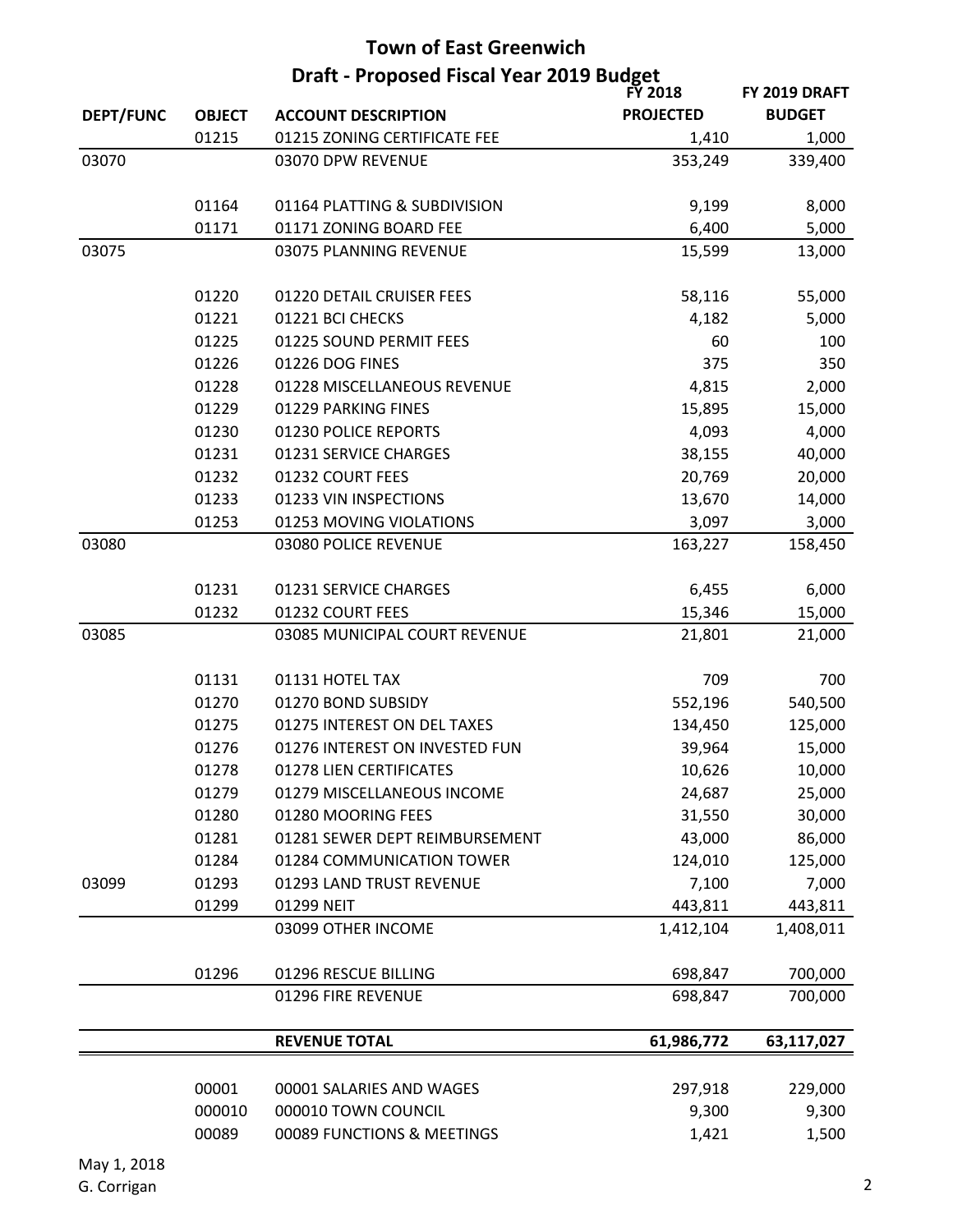|                  | <b>Draft - Proposed Fiscal Year 2019 Budget</b><br><b>FY 2018</b> |                                |                  |                                |  |
|------------------|-------------------------------------------------------------------|--------------------------------|------------------|--------------------------------|--|
| <b>DEPT/FUNC</b> | <b>OBJECT</b>                                                     | <b>ACCOUNT DESCRIPTION</b>     | <b>PROJECTED</b> | FY 2019 DRAFT<br><b>BUDGET</b> |  |
|                  | 00115                                                             | 00115 MEMBERSHIP DUES          | 5,655            | 6,500                          |  |
|                  | 00091                                                             | 00091 HARBORMASTER'S SUPPLIES  | 2,000            | 2,000                          |  |
|                  | 00256                                                             | 00256 OFFICE SUPPLIES          | 1,200            | 2,500                          |  |
|                  |                                                                   | 04020 TOWN MANAGER & COUNCIL   | 317,494          | 250,800                        |  |
|                  |                                                                   |                                |                  |                                |  |
|                  | 00001                                                             | 00001 SALARIES AND WAGES       | 223,911          | 227,021                        |  |
|                  | 00004                                                             | 00004 LONGEVITY                | 8,723            | 5,783                          |  |
|                  | 00027                                                             | 00027 ADVERTISING              | 518              | 500                            |  |
|                  | 00045                                                             | 00045 CODIFICATION OF ORDINANC | 5,000            | 5,000                          |  |
|                  | 00073                                                             | 00073 EQUIPMENT MAINTENANCE    |                  | 200                            |  |
|                  | 00115                                                             | 00115 MEMBERSHIP DUES          | 500              | 500                            |  |
|                  | 00117                                                             | 00117 MICROFILMING             | 4,800            | 5,000                          |  |
|                  | 00131                                                             | 00131 PRINTING                 | 500              | 500                            |  |
| 04030            | 00133                                                             | 00133 PROFESSIONAL SERVICES    | 4,800            | 5,000                          |  |
|                  | 00226                                                             | 00226 DOG LICENSING            | 267              | 300                            |  |
|                  | 00256                                                             | 00256 OFFICE SUPPLIES          | 1,200            | 1,200                          |  |
|                  |                                                                   | 04030 TOWN CLERK               | 250,219          | 251,004                        |  |
|                  |                                                                   |                                |                  |                                |  |
|                  | 00043                                                             | 00043 CLAIMS RESERVE           | 20,000           | 25,000                         |  |
| 04040            | 00081                                                             | 00081 FEES & LEGAL SERVICES    | 187,347          | 219,000                        |  |
|                  | 00135                                                             | 00135 PROFESSIONAL/ARBITRATION | 220,358          | 75,000                         |  |
|                  |                                                                   | 04040 LEGAL                    | 427,705          | 319,000                        |  |
|                  |                                                                   |                                |                  |                                |  |
|                  | 00001                                                             | 00001 SALARIES AND WAGES       | 10,716           | 5,000                          |  |
| 04050            | 000852                                                            | 000852 PROGRAM COSTS           | 70               | 100                            |  |
|                  |                                                                   | 04045 MUNICIPAL COURT          | 10,786           | 5,100                          |  |
|                  |                                                                   |                                |                  |                                |  |
|                  | 00001                                                             | 00001 DIRECTOR'S PAY           | 5,500            | 5,500                          |  |
|                  |                                                                   | 04050 PROBATE JUDGE            | 5,500            | 5,500                          |  |
|                  | 00053                                                             | 00053 CONTINUING EDUCATION     | 10,000           | 10,000                         |  |
|                  | 00059                                                             | 00059 DENTAL INSURANCE         | 155,460          | 160,000                        |  |
|                  | 00093                                                             | 00093 HEALTH INSURANCE         | 2,850,787        | 2,725,000                      |  |
|                  | 00105                                                             | 00105 LEGAL FUND-DPW UNION     | 6,500            | 6,500                          |  |
|                  | 00146                                                             | 00146 RETIREMENT - FIRE        | 715,534          | 763,823                        |  |
|                  | 00147                                                             | 00147 RETIREMENT-POLICE        | 677,140          | 716,776                        |  |
|                  |                                                                   |                                |                  |                                |  |
|                  | 00150                                                             | 00150 DPW UNION PENSION        | 36,676           | 40,000                         |  |
|                  | 00152                                                             | 00152 RETIREMENT-TOWN          | 233,893          | 248,952                        |  |
|                  | 00155                                                             | 00155 SOCIAL SECURITY          | 855,935          | 825,000                        |  |
|                  | 00156                                                             | 00156 GASB 45 CONTRIBUTIONS    | 350,000          | 99,495                         |  |
|                  | 00171                                                             | 00171 TRAINING/CONFERENCES     | 14,641           | 10,000                         |  |
|                  | 00173                                                             | 00173 UNEMPLOYMENT INSURANCE   | 25,000           | 50,000                         |  |
|                  | 00174                                                             | 00174 HEALTH BUYBACK           | 22,693           | 25,000                         |  |
|                  |                                                                   | 04060 EMPLOYEE BENEFITS        | 5,788,799        | 5,510,546                      |  |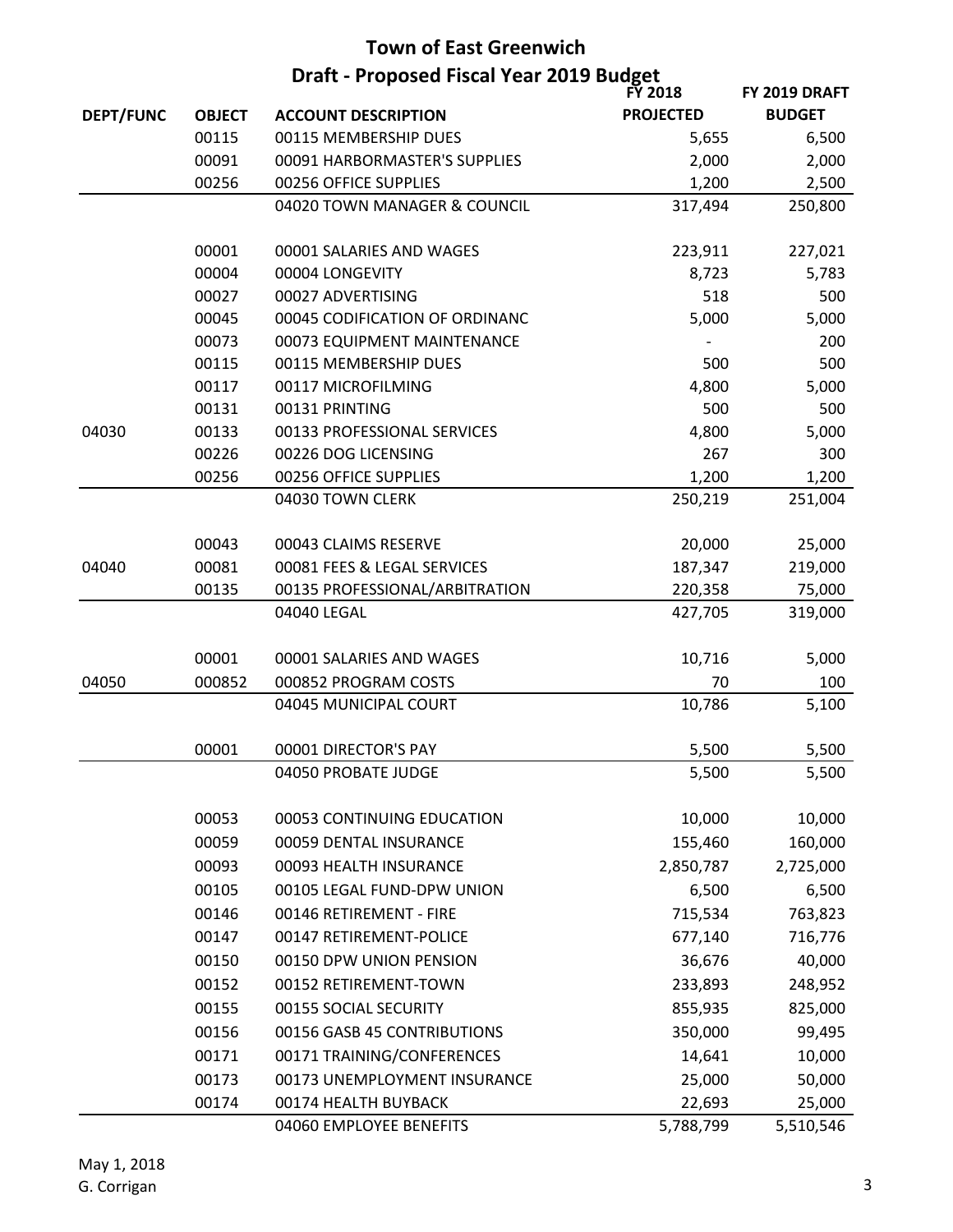| <b>Town of East Greenwich</b> |               |                                          |                  |               |
|-------------------------------|---------------|------------------------------------------|------------------|---------------|
|                               |               | Draft - Proposed Fiscal Year 2019 Budget |                  |               |
|                               |               |                                          | <b>FY 2018</b>   | FY 2019 DRAFT |
| <b>DEPT/FUNC</b>              | <b>OBJECT</b> | <b>ACCOUNT DESCRIPTION</b>               | <b>PROJECTED</b> | <b>BUDGET</b> |
|                               | 00107         | 00107 LIFE INSURANCE                     | 33,250           | 40,000        |
| 04070                         | 00123         | 00123 PROPERTY INSURANCE                 | 312,927          | 320,000       |
|                               | 00125         | 00125 POLICE DISABILITY INSURA           | 992              | 1,250         |
| 04080                         | 00181         | 00181 WORKER'S COMPENSATION              | 70,024           | 80,000        |
|                               |               | 04070 INSURANCE                          | 417,192          | 441,250       |
|                               | 00051         | 00051 CONTINGENCY FUND                   | 66,331           | 50,000        |
|                               |               | 04080 CONTINGENCY                        | 66,331           | 50,000        |
|                               | 00003         | 00003 TEMPORARY HELP                     | 100              | 2,500         |
|                               | 00006         | 00006 ELECTION OFFICIALS                 |                  | 14,000        |
|                               | 00023         | 00023 BOARD                              | 1,000            | 4,000         |
|                               | 00027         | 00027 ADVERTISING                        | 250              | 1,000         |
|                               | 00028         | 00028 POLICE DETAILS                     |                  | 2,500         |
|                               | 00085         | 00085 FOOD                               |                  | 3,000         |
|                               | 00256         | 00256 OFFICE SUPPLIES                    | 500              | 2,000         |
|                               |               | 04110 BOARD OF CANVASSERS                | 1,850            | 29,000        |
|                               | 00001         | 00001 SALARIES AND WAGES                 | 597,671          | 445,868       |
|                               | 00004         | 00004 LONGEVITY                          | 11,849           | 5,516         |
|                               | 00027         | 00027 ADVERTISING                        | 300              | 300           |
|                               | 00115         | 00115 MEMBERSHIP DUES                    | 595              | 600           |
|                               | 00131         | 00131 PRINTING                           | 599              | 600           |
|                               | 00159         | 00159 TAX BOOK                           | 684              | 700           |
|                               | 00162         | 00162 REVALUATION                        | 90,005           |               |
|                               | 00163         | 00163 TOWN AUDIT & ACTUARIES/G           | 65,105           | 60,000        |
|                               | 00208         | 00208 BOOKS & SUBSCRIPTIONS              | 1,456            | 1,500         |
| 04210                         | 00256         | 00256 OFFICE SUPPLIES                    | 6,000            | 6,000         |
|                               | 00350         | 00350 NEW EQUIPMENT                      | 200              |               |
|                               | 00375         | 00375 POSTAGE                            | 30,952           | 32,000        |
|                               |               | 04210 FINANCE                            | 805,416          | 553,084       |
|                               | 00001         | 00001 SALARIES AND WAGES                 | 305,107          | 163,709       |
|                               | 00004         | 00004 LONGEVITY                          | 3,502            |               |
|                               | 00049         | 00049 SYSTEM ENGINEERING                 | 17,257           | 17,000        |
|                               | 00075         | 00075 HARDWARE MAINTENANCE               | 8,182            | 13,101        |
|                               | 00076         | 00076 SOFTWARE MAINTENANCE               | 169,440          | 172,194       |
|                               | 00078         | 00078 WEB SITE                           | 5,259            | 12,295        |
|                               | 00115         | 00115 MEMBERSHIP DUES                    |                  | 325           |
|                               | 00139         | 00139 COMMUNICATION MAINTENANC           | 19,294           | 31,000        |
|                               | 00220         | 00220 COMPUTER SUPPLIES                  | 17,356           | 19,200        |
|                               | 00256         | 00256 OFFICE SUPPLIES                    | 956              | 1,000         |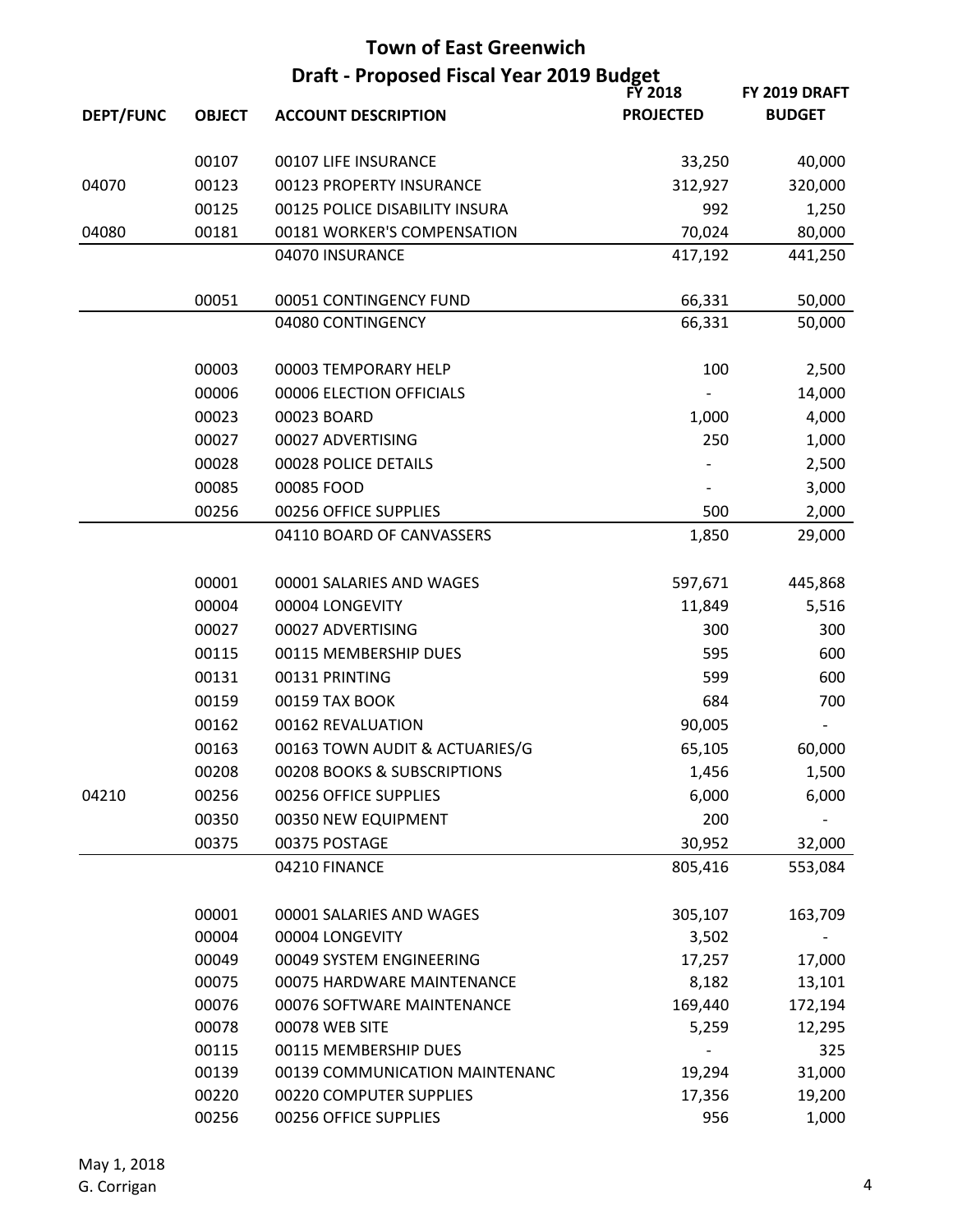| <b>Town of East Greenwich</b> |                                          |                                |                  |               |
|-------------------------------|------------------------------------------|--------------------------------|------------------|---------------|
|                               | Draft - Proposed Fiscal Year 2019 Budget |                                |                  |               |
|                               |                                          |                                | <b>FY 2018</b>   | FY 2019 DRAFT |
| <b>DEPT/FUNC</b>              | <b>OBJECT</b>                            | <b>ACCOUNT DESCRIPTION</b>     | <b>PROJECTED</b> | <b>BUDGET</b> |
|                               | 00340                                    | 00340 HARDWARE                 | 17,908           | 45,200        |
| 04215                         | 00341                                    | 00341 SOFTWARE - EQUIPMENT     | 4,982            | 24,800        |
|                               | 00385                                    | 00385 TELECOMMUNICATIONS       | 83,388           | 79,624        |
|                               | 00451                                    | 00451 EQUIPMENT LEASE          | 44,448           | 41,160        |
|                               |                                          | 04215 INFORMATION TECHNOLOGY   | 697,079          | 620,608       |
|                               | 00001                                    | 00001 SALARIES AND WAGES       | 2,556,767        | 2,513,311     |
|                               | 00004                                    | 00004 LONGEVITY                | 151,757          | 144,560       |
|                               | 00008                                    | 00008 OVERTIME                 | 287,272          | 275,000       |
|                               | 00009                                    | 00009 HOLIDAY PAY              | 113,290          | 155,087       |
|                               | 00010                                    | 00010 COURT TIME               | 18,494           | 25,000        |
|                               | 00011                                    | 00011 VACATION BUYBACK         | 49,025           | 50,000        |
|                               | 00012                                    | 00012 OUT OF CLASS             | 2,457            | 2,500         |
|                               | 00024                                    | 00024 PHYSICAL ASSESSMENT      |                  | 2,000         |
|                               | 00027                                    | 00027 ADVERTISING              | 61               | 500           |
|                               | 00028                                    | 00028 POLICE DETAILS           | 6,765            | 5,000         |
|                               | 00031                                    | 00031 AUTO BODY REPAIRS        | 3,000            | 3,000         |
|                               | 00053                                    | 00053 CONTINUING EDUCATION     | 29,892           | 30,000        |
|                               | 00063                                    | 00063 DOG OFFICER EXPENSE      | 2,000            | 20,000        |
|                               | 00073                                    | 00073 EQUIPMENT MAINTENANCE    | 12,880           | 13,000        |
|                               | 00079                                    | 00079 FACILITY MAINTENANCE     | 500              | 1,000         |
|                               | 00097                                    | 00097 LAB TESTING              | 3,090            | 3,000         |
|                               | 00115                                    | 00115 MEMBERSHIP DUES          | 726              | 800           |
|                               | 00149                                    | 00149 SCHOOL EXPENSES          | 6,029            | 6,000         |
|                               | 00169                                    | 00169 TRAINING SPECIAL OFFICER | 500              | 500           |
|                               | 00200                                    | 00200 AMMO & EQUIPMENT         | 11,500           | 11,500        |
|                               | 00206                                    | 00206 BCI SUPPLIES             | 9,000            | 9,000         |
|                               | 00216                                    | 00216 CLOTHING                 | 29,675           | 30,000        |
|                               | 00218                                    | 00218 CLOTHING MAINT ALLOWANCE | 39,770           | 38,000        |
|                               | 00256                                    | 00256 OFFICE SUPPLIES          | 6,840            | 7,000         |
|                               | 00268                                    | 00268 PRISONER MEALS           | 125              | 250           |
|                               | 00274                                    | 00274 REFERENCE MATERIALS      | 1,893            | 2,000         |
|                               | 00275                                    | 00275 PROFESSIONAL DEVELOPMENT | 807              | 1,000         |
|                               | 00306                                    | 00306 UNIFORM REPLACEMENT      |                  | 500           |
|                               | 00312                                    | 00312 COMMUNITY POLICING       | 1,364            | 1,500         |
| 04320                         | 00350                                    | 00350 NEW EQUIPMENT            | 18,405           | 20,000        |
|                               | 00375                                    | 00375 POSTAGE                  | 1,387            | 1,500         |
|                               | 00380                                    | 00380 TACTICAL RESPONSE        | 9,122            | 10,000        |
|                               |                                          | 04320 POLICE DEPARTMENT        | 3,374,393        | 3,382,508     |
|                               |                                          |                                |                  |               |
|                               | 00001                                    | 00001 SALARIES AND WAGES       | 1,273,165        | 1,284,624     |
|                               | 00008                                    | 00004 LONGEVITY                | 52,468           | 44,742        |
|                               | 00027                                    | 00008 OVERTIME                 | 133,000          | 139,250       |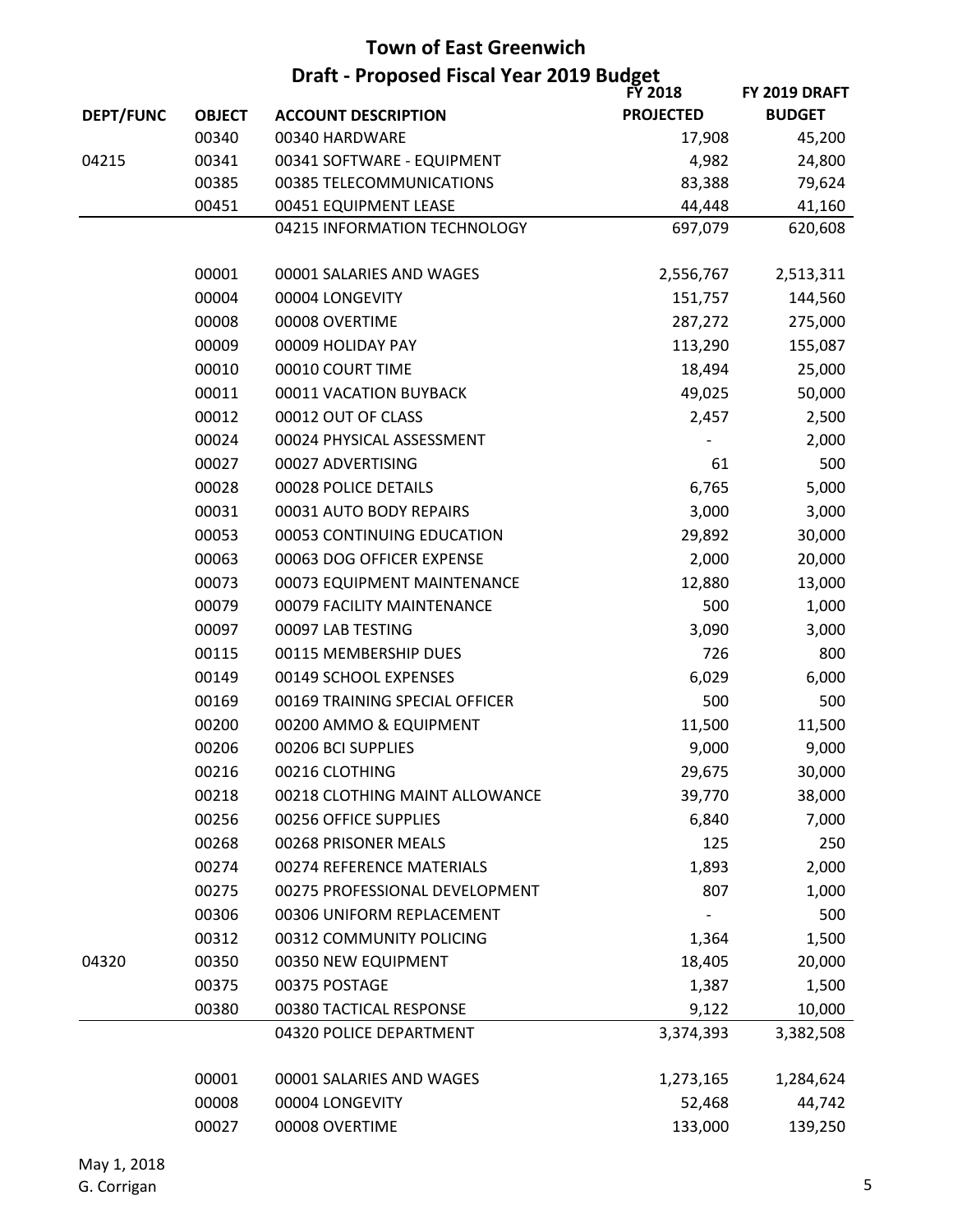|                  | <b>Draft - Proposed Fiscal Year 2019 Budget</b><br><b>FY 2018</b><br>FY 2019 DRAFT |                                  |                  |               |  |
|------------------|------------------------------------------------------------------------------------|----------------------------------|------------------|---------------|--|
| <b>DEPT/FUNC</b> | <b>OBJECT</b>                                                                      | <b>ACCOUNT DESCRIPTION</b>       | <b>PROJECTED</b> | <b>BUDGET</b> |  |
|                  | 00035                                                                              | 00027 ADVERTISING                | 300              | 600           |  |
|                  | 00047                                                                              | 00035 BLUEPRINTS & PHOTOS        | 800              | 800           |  |
|                  | 00055                                                                              | 00047 COLLECTION REFUSE          | 748,166          | 713,654       |  |
|                  | 00061                                                                              | 00055 CONTRACT COST-SOLID WAST   | 184,000          | 219,158       |  |
|                  | 00065                                                                              | 00061 LANDFILL MONITORING        | 9,000            | 9,400         |  |
|                  | 00073                                                                              | 00065 ELECTRICITY                | 171,850          | 168,728       |  |
|                  | 00095                                                                              | 00073 EQUIPMENT MAINTENANCE      | 48,000           | 45,000        |  |
|                  | 00099                                                                              | 00095 INSPECTION SERVICES        | 1,300            | 1,300         |  |
|                  | 00111                                                                              | 00099 LANTERN REPAIRS            | 11,452           | 12,000        |  |
|                  | 00115                                                                              | 00111 LITTER CONTROL SUPPLIES    | 600              | 700           |  |
|                  | 00131                                                                              | 00115 MEMBERSHIP DUES            | 2,369            | 2,300         |  |
|                  | 00157                                                                              | 00131 PRINTING                   | 1,150            | 1,000         |  |
|                  | 00177                                                                              | 00157 STREET LIGHTS              | 246,654          | 246,000       |  |
|                  | 00192                                                                              | 00177 WATER                      | 9,000            | 9,000         |  |
|                  | 00202                                                                              | 00192 E.M.A.                     | 10,600           | 10,000        |  |
|                  | 00204                                                                              | 00202 AUTO PARTS & SUPPLIES      | 233,000          | 230,000       |  |
|                  | 00208                                                                              | 00204 AUTO REGISTRATION          | 985              | 985           |  |
|                  | 00210                                                                              | 00208 BOOKS & SUBSCRIPTIONS      | 500              | 900           |  |
|                  | 00216                                                                              | 00210 BUILDING MAINT & PAINTIN   | 94,000           | 94,000        |  |
|                  | 00228                                                                              | 00216 CLOTHING                   | 16,000           | 18,600        |  |
|                  | 00230                                                                              | 00228 DRAINAGE MAINTENANCE       | 8,208            | 10,000        |  |
|                  | 00232                                                                              | 00230 ENGINEERING SUPPLIES       | 3,000            | 3,000         |  |
|                  | 00242                                                                              | 00232 EQUIPMENT & SUPPLIES       | 1,500            | 1,500         |  |
|                  | 00244                                                                              | 00242 FUEL -DIESEL               | 110,000          | 110,300       |  |
|                  | 00246                                                                              | 00244 GASOLINE                   | 104,000          | 104,000       |  |
|                  | 00248                                                                              | 00246 HEATING FUEL               | 56,000           | 56,300        |  |
|                  | 00252                                                                              | 00248 JANITORIAL SUPPLIES        | 34,500           | 34,500        |  |
|                  | 00256                                                                              | 00252 STREET MARKINGS            | 22,000           | 22,000        |  |
|                  | 00264                                                                              | 00256 OFFICE SUPPLIES            | 2,500            | 2,500         |  |
|                  | 00266                                                                              | 00264 PLANT MIXED ASPHALT        | 45,000           | 45,000        |  |
|                  | 00284                                                                              | 00266 PLANTING                   | 12,000           | 12,000        |  |
|                  | 00290                                                                              | 00284 SAND                       | 102,227          | 96,945        |  |
| 04451            | 00296                                                                              | 00290 SHOP SUPPLIES              | 10,000           | 10,000        |  |
|                  | 00300                                                                              | 00296 SIGNS                      | 10,000           | 10,000        |  |
|                  | 52301                                                                              | 00300 SWEEPING MATERIALS         | 8,000            | 8,000         |  |
|                  | 00350                                                                              | 00350 NEW EQUIPMENT              |                  | 46,900        |  |
|                  |                                                                                    | 04451 DEPARTMENT OF PUBLIC WORKS | 3,777,294        | 3,825,686     |  |
|                  | 00001                                                                              | 00001 SALARIES AND WAGES         | 630,789          | 760,485       |  |
|                  | 00002                                                                              | 00002 STAFF PAY TEEN CENTER      | 5,000            | 5,000         |  |
|                  | 00004                                                                              | 00004 LONGEVITY                  | 18,775           | 13,739        |  |
|                  | 00008                                                                              | 00008 OVERTIME                   | 3,598            | 5,000         |  |
|                  | 00012                                                                              | 00012 OUT OF CLASS               | 1,200            | 1,500         |  |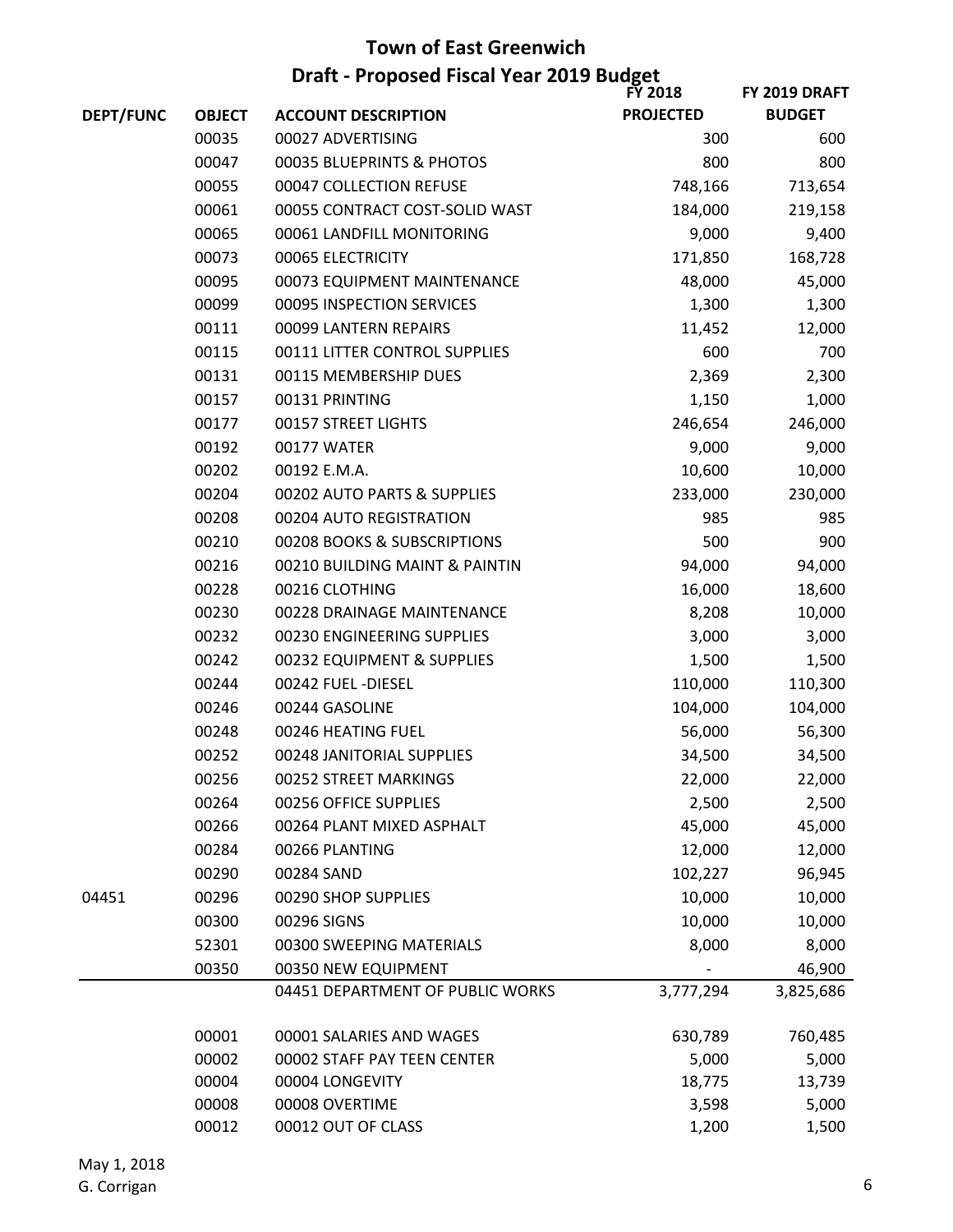|                  | <b>Draft - Proposed Fiscal Year 2019 Budget</b><br><b>FY 2018</b><br>FY 2019 DRAFT |                                      |                  |               |  |
|------------------|------------------------------------------------------------------------------------|--------------------------------------|------------------|---------------|--|
| <b>DEPT/FUNC</b> | <b>OBJECT</b>                                                                      | <b>ACCOUNT DESCRIPTION</b>           | <b>PROJECTED</b> | <b>BUDGET</b> |  |
|                  | 00013                                                                              | 00013 INDOOR                         | 21,801           | 22,000        |  |
|                  | 00027                                                                              | 00027 ADVERTISING                    | 25               | 100           |  |
|                  | 00057                                                                              | 00057 CONTRACT SERVICES              | 4,500            | 4,500         |  |
|                  | 00067                                                                              | 00067 ELECTRICITY                    | 2,225            | 2,500         |  |
|                  | 00073                                                                              | 00073 EQUIPMENT MAINTENANCE          | 8,051            | 8,000         |  |
|                  | 00101                                                                              | 00101 LEASED LAND                    | 6,235            | 6,235         |  |
|                  | 00109                                                                              | 00109 LIGHTING REPAIRS               | 800              | 800           |  |
|                  | 00115                                                                              | 00115 MEMBERSHIP DUES                | 420              | 500           |  |
|                  | 00118                                                                              | 00118 RECREATION PROGRAMS            | 6,253            | 6,500         |  |
|                  | 00154                                                                              | 00154 TOWN CELEBRATIONS              | 4,007            | 5,000         |  |
|                  | 00177                                                                              | 00177 WATER                          | 31,000           | 31,000        |  |
|                  | 00194                                                                              | 00194 PORTABLE RESTROOMS             | 2,340            | 2,500         |  |
| 04510            | 00210                                                                              | 00210 BUILDING MAINT & PAINTIN       | 4,200            | 5,000         |  |
|                  | 00218                                                                              | 00218 CLOTHING MAINT ALLOWANCE       | 7,250            | 7,250         |  |
|                  | 00222                                                                              | 00222 COPY COSTS                     | 3,200            | 3,200         |  |
|                  | 00236                                                                              | 00236 FERTILIZER - SCHOOLS           | 24,000           | 24,000        |  |
|                  | 00238                                                                              | 00238 FIELD LINING MATERIAL          | 5,300            | 5,300         |  |
|                  | 00250                                                                              | 00250 LOAM                           | 3,000            | 3,000         |  |
| 04810            | 00256                                                                              | 00256 OFFICE SUPPLIES                | 1,200            | 1,200         |  |
|                  | 00270                                                                              | 00270 PROGRAM EQUIPMENT              | 2,263            | 2,500         |  |
|                  | 00270                                                                              | 00270 TEEN CENTER PROGRAM EQUIPMENT  | 7,500            | 7,500         |  |
| 04520            | 00272                                                                              | 00272 PARK SUPPLIES                  | 8,000            | 8,000         |  |
|                  | 00288                                                                              | 00288 SEED & SOD                     | 8,200            | 8,250         |  |
|                  | 00308                                                                              | 00308 WEED KILLER CHEMICALS          | 2,000            | 2,000         |  |
| 04530            | 00350                                                                              | 00350 NEW EQUIPMENT                  | 3,000            | 3,000         |  |
|                  | 00384                                                                              | 00384 NEWSLETTER                     | 1,650            | 1,750         |  |
|                  | 00407                                                                              | 00407 SENIOR PROGRAMS                | 19,288           | 20,000        |  |
|                  | 00412                                                                              | 00412 PUBLIC ASSISTANCE              | 8,000            | 10,000        |  |
|                  |                                                                                    | <b>COMMUNITY RESOURCES AND PARKS</b> | 855,071          | 987,309       |  |
|                  | 00001                                                                              | 00001 SALARIES AND WAGES             | 182,628          | 198,616       |  |
|                  | 00004                                                                              | 00004 LONGEVITY                      | 6,992            | 2,120         |  |
|                  | 00027                                                                              | 00027 ADVERTISING                    | 125              | 150           |  |
|                  | 00115                                                                              | 00115 MEMBERSHIP DUES                | 800              | 800           |  |
| 04610            | 00133                                                                              | 00133 PROFESSIONAL SERVICES          | 9,100            | 9,500         |  |
|                  | 00208                                                                              | 00208 BOOKS & SUBSCRIPTIONS          | 400              | 400           |  |
| 04710            | 00256                                                                              | 00256 OFFICE SUPPLIES                | 560              | 500           |  |
|                  |                                                                                    | 04610 TOWN PLANNER                   | 200,605          | 212,086       |  |
|                  | 00404                                                                              | 00404 E G FREE LIBRARY               | 520,235          | 525,000       |  |
|                  |                                                                                    | 04710 EG FREE LIBRARY                | 520,235          | 525,000       |  |
|                  | 00001                                                                              | 00001 SALARIES AND WAGES             | 2,334,218        | 2,443,618     |  |
|                  | 00004                                                                              | 00004 LONGEVITY                      | 140,398          | 142,858       |  |
|                  | 00008                                                                              | 00008 OVERTIME                       | 616,809          | 1,200,089     |  |
|                  |                                                                                    |                                      |                  |               |  |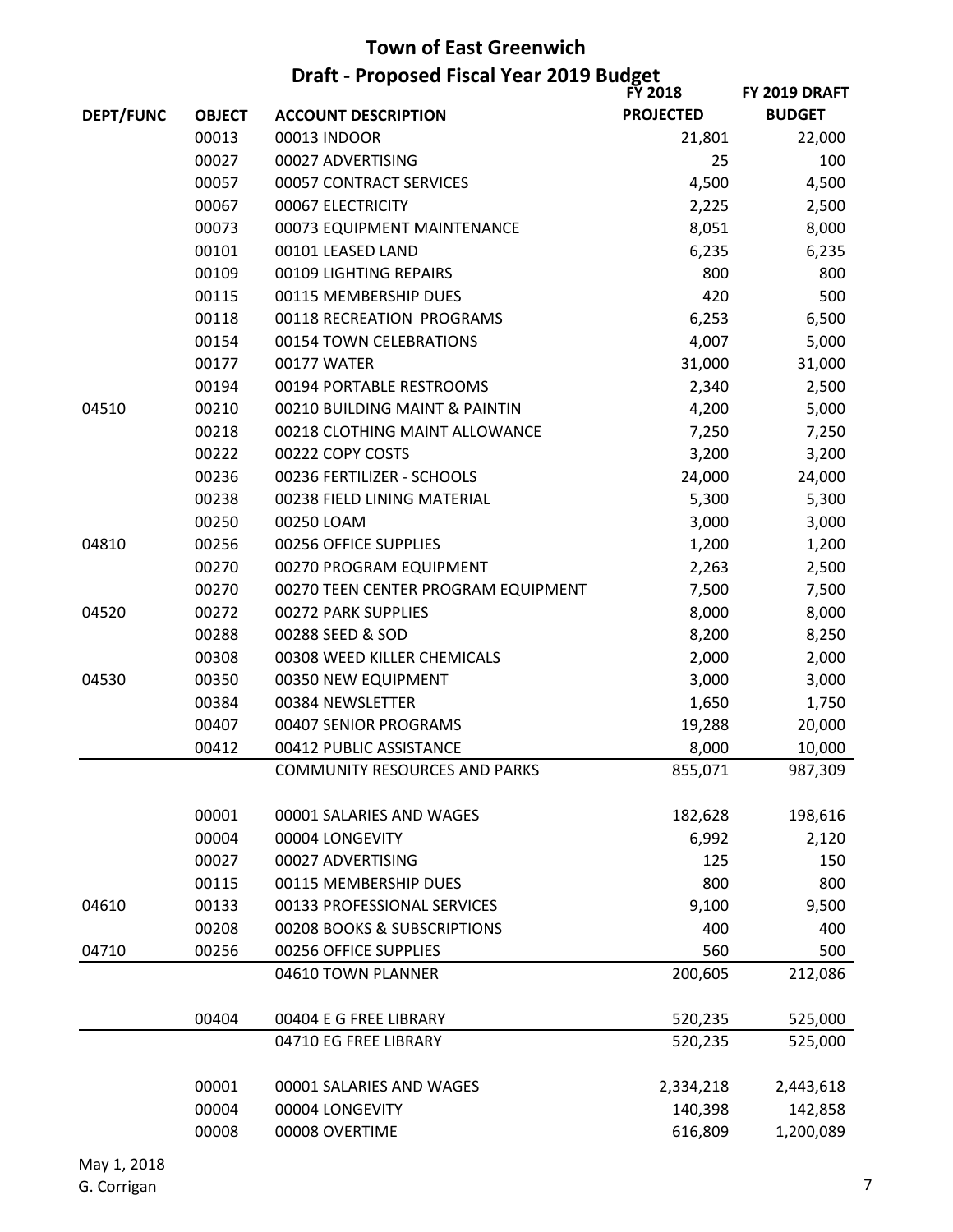|                  | <b>Draft - Proposed Fiscal Year 2019 Budget</b><br><b>FY 2018</b><br>FY 2019 DRAFT |                                |                  |               |  |
|------------------|------------------------------------------------------------------------------------|--------------------------------|------------------|---------------|--|
| <b>DEPT/FUNC</b> | <b>OBJECT</b>                                                                      | <b>ACCOUNT DESCRIPTION</b>     | <b>PROJECTED</b> | <b>BUDGET</b> |  |
|                  | 00009                                                                              | 00009 HOLIDAY PAY              | 141,550          | 144,650       |  |
|                  | 00012                                                                              | 00012 OUT OF CLASS             | 1,650            | 2,500         |  |
|                  | 00022                                                                              | 00022 COLLATERAL PAY           | 42,632           | 25,000        |  |
|                  | 00024                                                                              | 00024 PHYSICAL ASSESSMENT      | 3,378            | 20,000        |  |
|                  | 00053                                                                              | 00053 CONTINUING EDUCATION     | 18,565           | 20,000        |  |
|                  | 00056                                                                              | 00056 FIRE ALARM SCHOOL        | 12               | 35            |  |
|                  | 00073                                                                              | 00073 EQUIPMENT MAINTENANCE    | 5,684            | 6,000         |  |
|                  | 00086                                                                              | 00086 RESCUE BILLING FEES      | 26,110           | 26,500        |  |
|                  | 000865                                                                             | 000865 MISC EXPENSE            | 1,954            | 2,000         |  |
|                  | 00096                                                                              | 00096 PENSION COLA APPEAL      | 20,518           | 23,000        |  |
|                  | 00115                                                                              | 00115 MEMBERSHIP DUES          | 1,357            | 1,500         |  |
|                  | 00136                                                                              | 00136 SERVICE AGREEMENTS       | 21,144           | 25,000        |  |
|                  | 00138                                                                              | 00138 DISPATCH SERVICES        | 147,398          | 150,000       |  |
|                  | 00140                                                                              | 00140 SCBA REPAIRS AND PARTS   | 2,727            | 5,000         |  |
|                  | 00196                                                                              | 00196 EYE EXAM                 | 1,039            | 2,500         |  |
|                  | 00199                                                                              | 00199 HYDRANT RENTALS          | 253,096          | 253,096       |  |
|                  | 00201                                                                              | 00201 FIRE PREVENTION & EDUCAT | 3,298            | 3,500         |  |
|                  | 00218                                                                              | 00218 CLOTHING MAINT ALLOWANCE | 57,618           | 58,000        |  |
|                  | 00219                                                                              | 00219 TURN OUT GEAR            | 14,997           | 20,000        |  |
|                  | 00231                                                                              | 00231 BUILDING SUPPLIES        | 2,526            | 2,500         |  |
|                  | 00253                                                                              | 00253 MEDICAL SUPPLIES         | 30,273           | 30,000        |  |
|                  | 00256                                                                              | 00256 OFFICE SUPPLIES          | 9,425            | 5,000         |  |
|                  | 00259                                                                              | 00259 STATION OPERATING EXPENS | 10,207           | 12,000        |  |
|                  | 00360                                                                              | 00360 DIVE TEAM                | 2,438            | 2,500         |  |
|                  | 00361                                                                              | 00361 TRAINING AIDS            | 6,088            | 10,000        |  |
|                  | 00362                                                                              | 00362 SCOTT AIR PACKS          | 4,314            | 5,000         |  |
| 04910            | 00363                                                                              | 00363 HOSE & NOZZLES           | 6,727            | 7,500         |  |
|                  |                                                                                    | 04910 FIRE DEPARTMENT          | 3,928,150        | 4,649,346     |  |
| 05010            | 00426                                                                              | 00426 EG CHAMBER OF COMMERCE   | 15,000           | 15,000        |  |
|                  | 00427                                                                              | 00427 MAIN STREET ASSOCIATION  | 5,500            | 5,500         |  |
|                  | 00446                                                                              | 00446 SUMMER'S END             | 6,500            | 6,500         |  |
|                  | 00447                                                                              | 00447 ODEUM                    | 3,000            | 3,000         |  |
|                  | 00452                                                                              | 00452 HISTORIC CEMETERY COMMIS | 2,000            |               |  |
|                  |                                                                                    | 05010 GRANTS & CONTRIBUTIONS   | 32,000           | 30,000        |  |
|                  | 520123                                                                             | 520123 INSURANCE               | 2,000            |               |  |
| 05015            | 521127                                                                             | <b>521127 PILOT</b>            | 6,300            | 500           |  |
|                  | 530210                                                                             | 530210 BUILDING MAINTENANCE    | 6,307            | 6,000         |  |
|                  | 530250                                                                             | 530250 BOESCH FARM REHAB       | 8,055            | 8,000         |  |
|                  |                                                                                    | 05015 LAND TRUST               | 22,662           | 14,500        |  |
|                  | 00483                                                                              | 00483 OPEN SPACE               | 73,259           | 39,650        |  |
|                  | 00493                                                                              | 00493 POLICE STATION           | 649,216          |               |  |
|                  | 00497                                                                              | 00497 LAND FILL                | 21,500           |               |  |